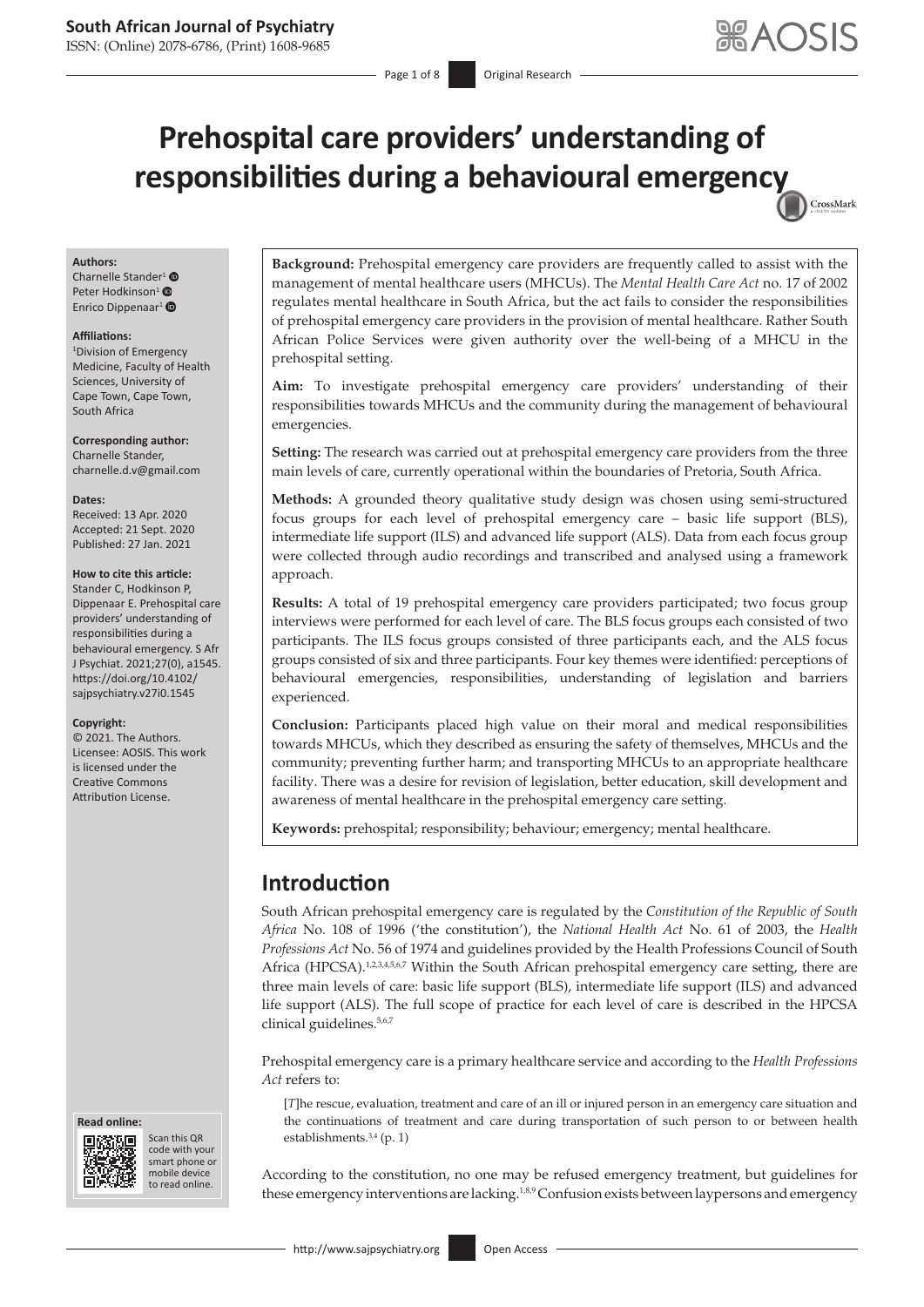care providers about what constitutes an emergency, as numerous definitions for 'emergency' are found within South African regulation.<sup>8,[10](#page-6-9)</sup>

<span id="page-1-5"></span><span id="page-1-3"></span><span id="page-1-1"></span>The *Mental Health Care Act* No. 17 of 2002 (MHCA) regulates mental healthcare in SA and focuses on deinstitutionalisation – the integration of mental healthcare into the general healthcare setting – which ensures that mental healthcare starts at the primary healthcare level[.11](#page-6-10),[12](#page-6-11)[,13](#page-7-0) Deinstitutionalisation has led to an increase in the presentation of mental healthcare users (MHCUs) in the primary healthcare setting[.14,](#page-7-1)[15](#page-7-2) The MHCA provides guidance to different primary healthcare providers on the provision of mental healthcare, but fails to recognise prehospital emergency care providers' role in the provision of primary mental healthcare[.8](#page-6-7)[,9](#page-6-8)[,11](#page-6-10) According to Chapter 5 (Section 40) of the MHCA, the well-being of an MHCU is the responsibility of the South African Police Services (SAPS) in the prehospital setting.<sup>11,[16](#page-7-3),17</sup> This means that SAPS members must make clinical decisions regarding an MHCU's mental status without medical training or understanding of mental illness[.17](#page-7-4) An MHCU can present with changes in emotion, thinking and behaviour, which may cause impairment in their daily functionality – a behavioural disturbance, or in the case of a behavioural emergency, as defined by Kleespies, 'a situation in which the impairment in a person's thinking, emotions and behaviour places the person or bystanders in imminent physical harm'[.18](#page-7-5),[19,](#page-7-6)[20](#page-7-7),[21,](#page-7-8)[22](#page-7-9) According to all the aforementioned legislation, no treatment may be provided involuntarily – without consent.<sup>2,[3,](#page-6-2)[11](#page-6-10)</sup> The only exception is during a behavioural emergency, and it is described in the MHCA, Chapter 3 (Section 9).[11](#page-6-10) Healthcare providers, which include prehospital emergency care providers, may provide involuntary care, treatment and rehabilitation to an MHCU, but it is unclear how this involuntary care and treatment should be provided in the prehospital setting.<sup>[8](#page-6-7),[9](#page-6-8),[11](#page-6-10)</sup>

<span id="page-1-8"></span><span id="page-1-6"></span>Even in countries such as Australia and the United Kingdom, where legislative support is provided to prehospital emergency care providers, they still lack the skills and knowledge to appropriately manage an MHCU and remain uncertain of their roles during the management of an MHCU[.23](#page-7-10)[,24,](#page-7-11)[25](#page-7-12)[,26](#page-7-13) Studies have found that some prehospital emergency care providers considered behavioural emergencies a waste of emergency service resources.<sup>[25](#page-7-12)[,26](#page-7-13)</sup>

Prehospital emergency care providers are frequently called to assist with the management of an MHCU.[9](#page-6-8),[14](#page-7-1)[,23,](#page-7-10)[25](#page-7-12) The management of such a person is complex, as their human rights should be respected and their medical needs met whilst protecting the community. South African legislation is vague and provides little guidance on how to manage an MHCU in the prehospital setting. This study investigated a cohort of South African prehospital emergency care providers' understanding of their responsibilities towards an MHCU and the community during the management of a behavioural emergency.

# **Research methods and design Study design**

<span id="page-1-10"></span><span id="page-1-0"></span>A grounded theory qualitative research approach was chosen, using semi-structured focus group interviews.<sup>[27](#page-7-14)</sup>

<span id="page-1-4"></span><span id="page-1-2"></span>An interview guide was developed, which encouraged participants to introduce their own concepts and ideas. The focus group interviews were conducted by the principal investigator, an ALS prehospital emergency care provider, with the assistance of a qualitative research assistant. Separate focus group interviews were conducted for each of the three main levels of prehospital emergency care in SA, to recognise specific levels of care attributes and to compare differences between practitioners with varying levels of education and clinical experience. Focus group sizes were kept small, with no more than eight participants each, to allow in-depth discussion and equal opportunity for contributions[.28](#page-7-15)

### <span id="page-1-11"></span>**Setting**

Pretoria is situated in the northern part of Gauteng Province in South Africa. Both private and government emergency medical services (EMS) function within the city. Interviews were conducted at a convenient location for both the principal investigator and participants. Snacks and beverages were made available.

### <span id="page-1-7"></span>**Study population and sampling strategy**

A convenience sampling approach was used, recruiting participants by distributing a research invitation on social media and amongst EMS organisations. A secured list of all emergency care providers that showed interest in participating was compiled, and those registered with the HPCSA, operational within the municipal boundaries of Pretoria, South Africa, and with at least 2 years' clinical experience were included and invited to partake in the focus group interviews.

# **Data collection**

<span id="page-1-9"></span>A total of six focus group interviews were held, two per level of care, with a total of 19 participants. The BLS focus groups each consisted of two participants. The ILS focus groups consisted of three participants each, and the ALS focus groups consisted of six and three participants. This was done to ensure data saturation and to explore or clarify issues raised in the first round. Data were collected using audio recording and observational field notes. To ensure anonymity, identifiers were allocated to each participant. The identifier consisted of three parts: firstly, the level of care of the participant  $-$  BLS (B), ILS (I) or ALS (A); secondly, participation in the second round of focus groups (indicated by a lowercase letter 'b'); and thirdly, a number specific to one participant. The numbers did not always follow sequence in focus groups with less than eight participants.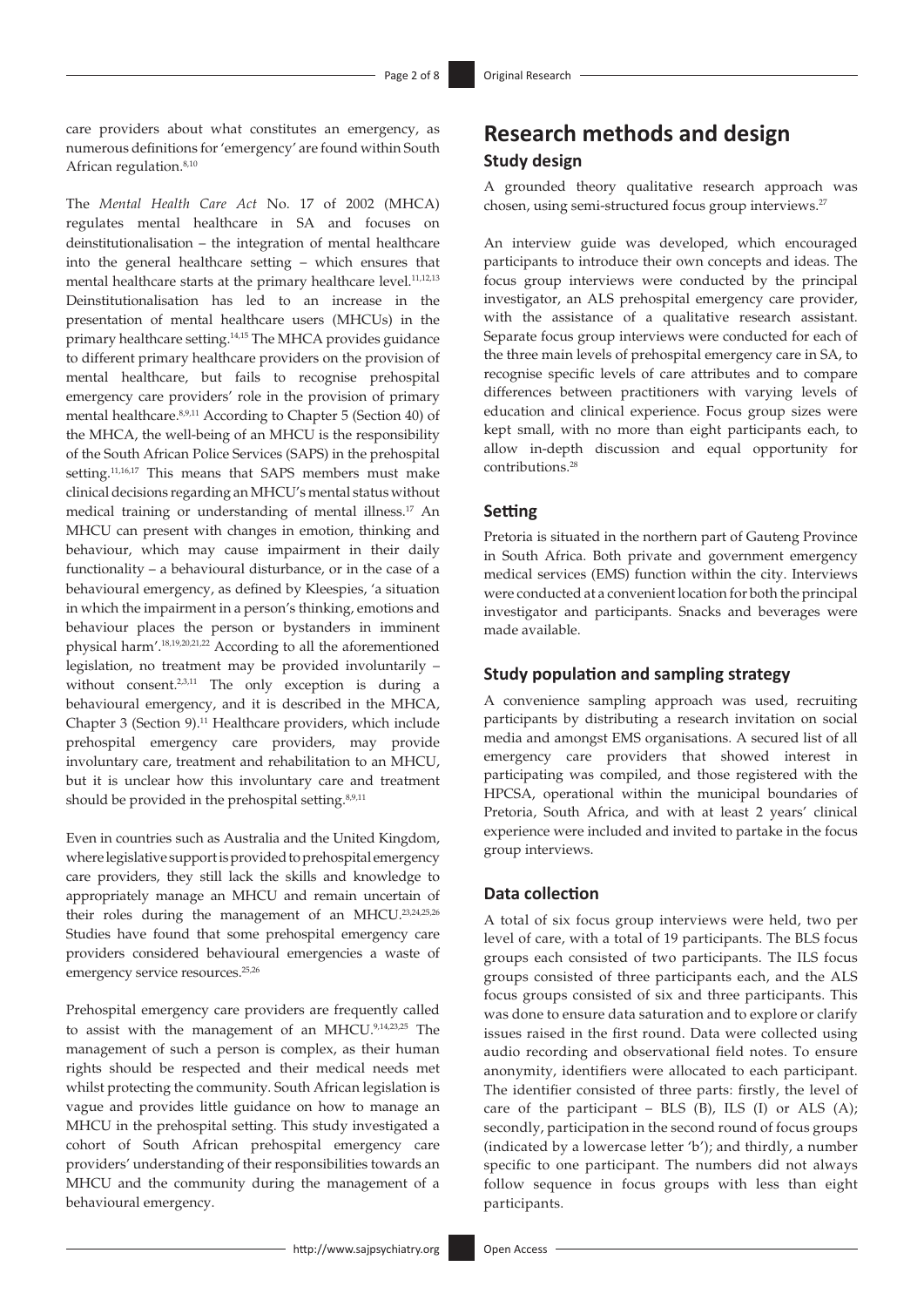# **Data analysis**

Focus group interviews were transcribed, which allowed for initial familiarisation with the data[.28,](#page-7-15)[29](#page-7-16) Analytical notes on possible meanings and the introduction of bias were also made during transcription[.29](#page-7-16) Framework analysis was used to identify codes, which were arranged under a predefined structural code.<sup>29</sup> Each question from the interview guide acted as a structural code: *Feelings and thoughts*, *Behavioural emergency meaning*, *Responsibility*, *Education and training*, *Systems*, *Police involvement*, *Legislation and guidelines* and *Mental capacity*. [29](#page-7-16) From these structural codes several themes were identified. The research assistant corroborated the analysis by common interpretation to ensure a level of reliability.

### **Ethical consideration**

Ethical approval was obtained from the Human Research Ethics Committee of the University of Cape Town (HREC REF 201/2018). All participants completed an informed consent form prior to the commencement of the focus group interview, provided verbal consent for audio recordings throughout and were reassured that their responses and opinions would remain anonymous.

# **Results**

### **Participant demographics**

Over the period from November 2018 to January 2019, four BLS, six ILS and nine ALS prehospital emergency care providers participated in the focus group interviews. An overview of the participants' demographics per focus group is presented in Table 1 (It was discovered retrospectively that one BLS participant had only 1 year experience, but because of the low response rate this participant was included in the results).

| TABLE 1: Participant demographics per focus group. |  |  |  |
|----------------------------------------------------|--|--|--|
|----------------------------------------------------|--|--|--|

| Focus group                         | Participant<br>identifier | Gender | Years of<br>experience | Sector  |
|-------------------------------------|---------------------------|--------|------------------------|---------|
| Basic life support $(n = 4)$        | <b>B07</b>                | Male   | 5                      | Private |
|                                     | <b>B08</b>                | Female | $\mathbf{1}$           | Private |
|                                     | Bb01                      | Male   | 3                      | Private |
|                                     | Bb <sub>02</sub>          | Female | 3                      | Private |
| Intermediate life support $(n = 6)$ | 101                       | Male   | 6                      | Private |
|                                     | 102                       | Male   | 5                      | Private |
|                                     | 103                       | Female | 3                      | Private |
|                                     | Ib01                      | Male   | 3                      | Private |
|                                     | 1 <sub>b02</sub>          | Male   | 17                     | Private |
|                                     | Ib04                      | Male   | 3                      | Private |
| Advanced life support $(n = 9)$     | A01                       | Male   | 9                      | Private |
|                                     | A02                       | Male   | 9                      | Private |
|                                     | A03                       | Male   | 17                     | Private |
|                                     | A04                       | Female | 25                     | Private |
|                                     | A05                       | Male   | 5                      | Private |
|                                     | A06                       | Male   | 11                     | Private |
|                                     | Ab <sub>01</sub>          | Male   | 10                     | Private |
|                                     | Ab <sub>02</sub>          | Male   | 5                      | Private |
|                                     | Ab <sub>03</sub>          | Male   | $\overline{2}$         | Private |

# **Key themes**

<span id="page-2-0"></span>The structural codes were placed under four key themes, as shown in Table 2. Uncategorised codes were re-examined and assigned as best fit to either an existing structural code or a new category.

#### **Theme 1: Perception of behavioural emergencies**

Participant Ab01 was of the opinion that the prevalence of behavioural emergencies in the prehospital setting had increased:

'The World Health Organisation has predicted that this is going to grow … they've said [*that*] the number of incidences is definitively going to increase.' (Ab01)

All participants reported negative feelings such as fear, frustration, apprehension, anger, aggression and uncertainty when being dispatched to a behavioural emergency. Participants felt that behavioural emergencies were timeconsuming and emotionally and physically taxing:

'… Apprehension. Because you do not know … and for me it's like, I know to us it will be, ah, emotionally and mentally taxing  $\ldots$  .' (I01)

Participant Ib01 described prehospital emergency care providers as unsympathetic towards an MHCU:

'… We are not a sympathetic group … you aren't going to sympathise in that situation … .' (Ib01)

Some participants reported positive feelings such as curiosity and empathy towards an MHCU. Participant A06 was the only one who reported feeling confident in managing an MHCU-

'To my side of the West, it's quite common … I won't be scared or worried.' (A06)

Participants described an MHCU behaviour as being 'a deviation from norm'. An MHCU was described as unpredictable, presenting with behaviour that often fluctuates between a state of calmness and aggression and usually refusing treatment or transportation. The following mental health disorders were associated with MHCUs: posttraumatic stress disorder, acute psychosis, bipolar, depression, paranoia and schizophrenia. Participants were

**TABLE 2:** Key themes and their structural codes.

| <b>Key themes</b>                                                                        | <b>Structural codes</b>                                   |
|------------------------------------------------------------------------------------------|-----------------------------------------------------------|
| Theme $1$ – Perception of<br>behavioural emergency                                       | Feelings and thoughts                                     |
|                                                                                          | Behavioural emergency meaning                             |
|                                                                                          | Stigma and prevalence                                     |
| Theme 2 - Prehospital<br>provider's responsibilities                                     | General responsibilities                                  |
|                                                                                          | Responsibilities when a patient is causing self-harm      |
|                                                                                          | Responsibilities when a patient is causing harm to others |
| Theme 3 – Knowledge<br>and understanding of<br>current legislation                       | Police involvement                                        |
|                                                                                          | Legislation and guidelines                                |
|                                                                                          | Mental capacity                                           |
| Theme 4 – Barriers<br>experienced during the<br>management of a<br>behavioural emergency | <b>Education and training</b>                             |
|                                                                                          | Response systems                                          |
|                                                                                          | Laypeople and family members                              |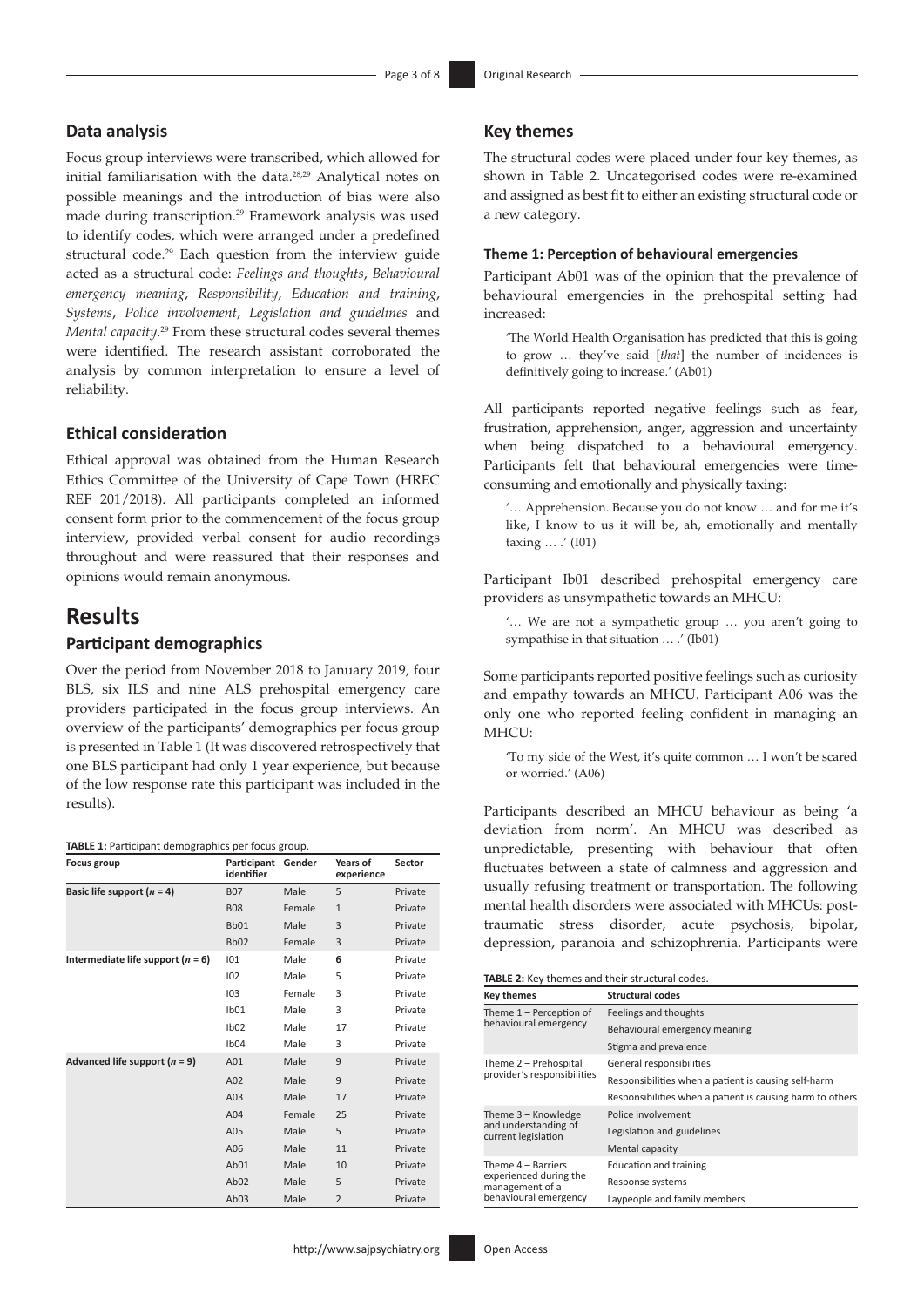often called to manage situations involving panic attacks, self-harm, harm to others, self-neglect, domestic disputes, hallucination, suicide, overdose or an MHCU who needs someone to talk to:

'… We are talking like all of the patients are like … cutting his business off, just saying "I want to die." Those are the obvious ones … The, the patient I usually have a problem with … locked himself in his ho, house for three weeks. Literally lying on the floor wasting away, with severe sepsis. But he is still technically GCS fifteen … He is still looking at his telephone, looking at the laws going, "but you cannot touch me" … and you know for a fact, you can't leave this oke here. He will die … .' (A02)

#### **Theme 2: Prehospital provider's responsibilities**

Participants felt that their own safety and that of other crew members took precedence. Once scene safety has been established, their next responsibility is to act as a neutral body, assess the situation and determine whether EMS or other resources are required:

'Has the situation been uhm, neutralised … Is it an existing uhm, mental illness or not? Was it, was it just a normal fight uhm, domestic dispute? You know, those are all questions that we need to ask, because I don't think all people in those situations [*need*] to go to a facility ... we need to look at the whole situation and ask a lot of questions before we make decisions on what we going to do forward.' (Ab02)

Participants viewed their responsibilities towards an MHCU as being to act in the best interests of the patient, provide appropriate medical treatment, prevent further harm and promote health:

'… Treat the patient the best that you can. Prevent further harm and uhm, if there is harm, manage it appropriately uhm, just acting in the best interest of the patient … .' (Ab03)

This is best done through a calm approach, removing the MHCU from the situation, listening attentively and where appropriate convincing the MHCU to be transported:

'… Listen to the family as well as your patient … .' (Ib02)

'… To keep them comfortable and calm … .' (B07)

Participants often reported lying to the MHCU to convince them to agree to transport and treatment:

'If the patient is calm and at least speaking to you … change the scenario … If you can change your role in why you are there and mislead them. Because I've learnt deception works well with [*this*] type of patients.' (Ib02)

An ALS participant, A05, felt strongly against this method. The participant suggested that an algorithm should be developed for the management of an MHCU, just as algorithms exist for the management of other medical emergencies such as anaphylaxis. Participant A03, who practised in the public sector, received an algorithm during orientation, but stated that the algorithm was too vague and basic:

'I don't think I, I ever had to lie to a patient … these are grey area patients. But I still treat them black or white … I don't like resulting to the lying thing because by that point the white part is gone and the black part is coming … I think just as any other emergency … we have algorithms … .' (A05)

Some participants stated that treatment for mental illness was outside their scope of practice and that it was not their responsibility to act as enforcers or mental healthcare providers. Intermediate life support participants in particular placed a high value on their responsibility as being more to report their findings on scene to the receiving facility to ensure that the MHCU receives adequate mental healthcare:

'It is your responsibility to report it at the facility where you take the patient, but I don't think it is our responsibility to sort out the mental illness.' (Ib04)

The BLS and ILS groups saw their responsibilities as minor, during the management of a behavioural emergency, especially when managing an aggressive MHCU:

'As a BLS our involvement is quite minimal. You are just an extra set of hands on scene. We don't typically make decisions … That is up to the ALS or if the patient is not violent it is your ILS.' (Bb02)

'… It is not for us as intermediate life support practitioners to sedate, handle. We can try and defuse the situation. But, with regards to sedation of the aggressive … we can't do much without ALS.' (I01)

According to the ALS participants, they are a supportive role to SAPS during the management of an MHCU. Advanced life support participants realised that the main expectation of their role in the management of an aggressive MHCU was sedation. However, they did feel that BLS and ILS often asked for their assistance prematurely:

'Crews called me for backup … "Bring your drugs, you are going to sedate." "I'll come up and assess this" … there was absolutely no indication for me to sedate him there and then.' (A04)

#### **Theme 3: Knowledge and understanding of current legislation**

The participants appeared to have a good understanding of patient consent to treatment, as well as the requirement of mental capacity to provide consent. It seems that the Glasgow Coma Scale (GCS) as well as the participants' own judgement as to whether a MHCU was grounded in reality were used to assess an MHCU's mental capacity. However, participants did feel that they were not adequately trained to determining mental capacity:

'… We can't force them to stop hurting themselves … because if that guy says "I don't want to" we are not allowed to touch him.' (Bb01)

'GCS 15 out of 15. Knows where they are. Know when. What time it is. Can answer all my questions … conscious of what's going on (I02).'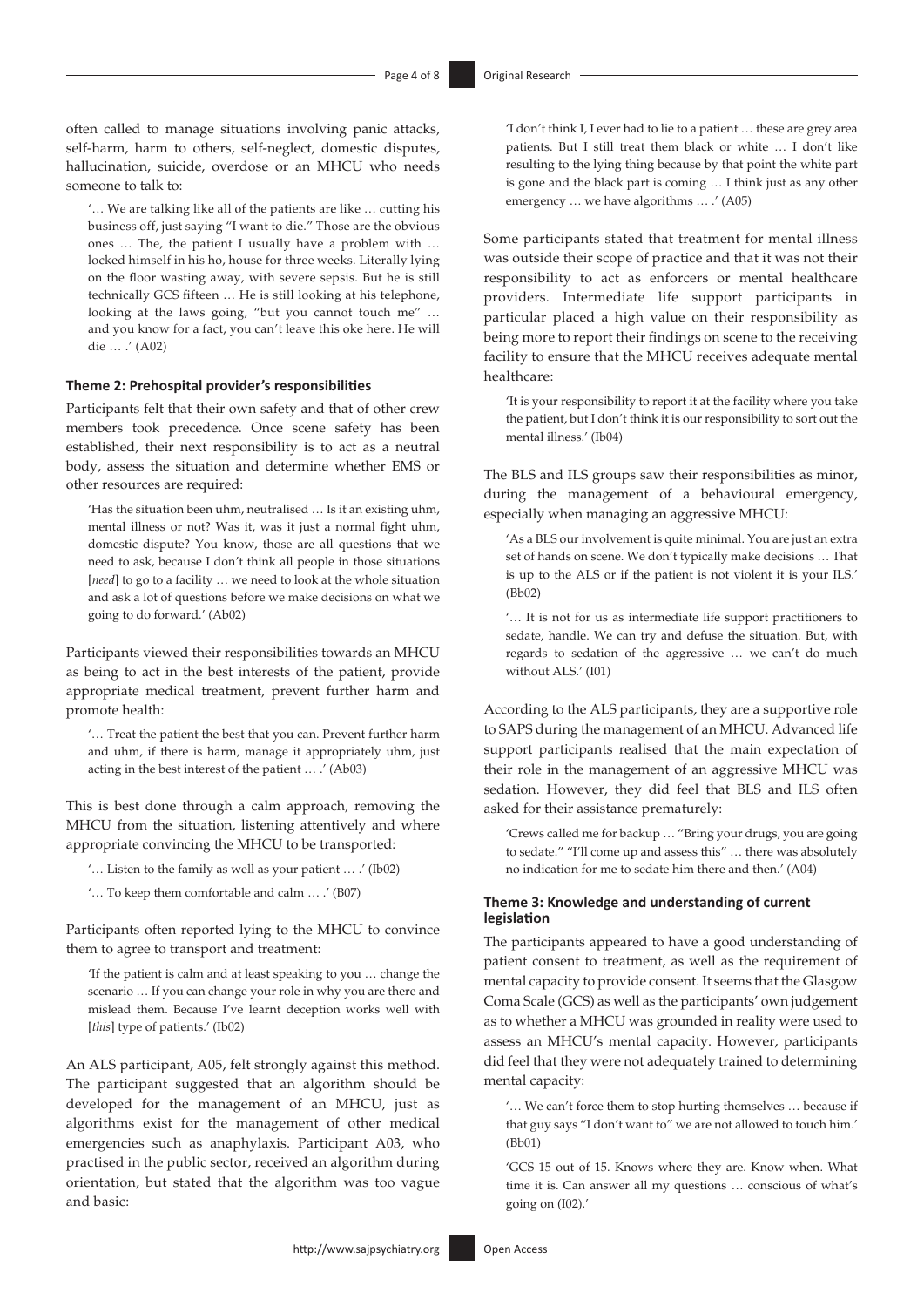'… Trying to assess the patient's mental state. That becomes a thing that is above our training.' (Ib04)

Some participants knew of the MHCA, having heard of it through training or word of mouth, but showed little familiarity with the practical application of the act. Most participants reported having learnt through experience that when an MHCU does not consent and has the potential to cause harm, SAPS must be involved for involuntary transport of the MHCU to a facility that is equipped to observe and provide involuntary treatment to the MHCU:

'Well, a lot of it comes from the medical health law … If we take that patient without them willingly come, coming with us … Then that's why a lot of the times they would tell us to refer to SAPS.' (I01)

'… Those facilities most of the times would be [*names a few public government facilities*] … they need to be kept for that involuntary observation … for 72 hours.' (Ib01)

One ALS participant, familiar with the MHCA, suggested that the current legislation and guidelines must be reviewed to clarify prehospital emergency care providers' responsibilities during the management of an MHCU:

'This is what's happening. What are our rights? What are we obliged to do? How do we intervene here? … It's possibly time to review the *Mental Health Care Act* and mandate such things.' (Ab01)

#### **Theme 4: Barriers experienced during the management of behavioural emergencies**

Barriers that prevent participants from performing their perceived responsibilities as described above were also identified and encompassed issues with the current prehospital system, SAPS and family members.

Family members often expect prehospital emergency care providers to enter a scene and enforce treatment upon the MHCU, which leaves the MHCU apprehensive towards them:

'Families threatening them, "[*t*]he ambulance is coming to take you away." They [*are*] immediately apprehensive to talk to you or even allow you to treat them.' (Ib02)

Difficulties experienced with the prehospital system included the dispatching system, scope of practice and inadequate education.

The dispatching system often provides inaccurate information around the type of emergency participants are being dispatched to, which make it difficult to adequately prepare:

'… Where you get dispatched to a patient that fell … Yes, he fell. But that's due to reasoning that he wants to jump from a building or a roof or … .' (I02)

Education was a major concern amongst participants, who reported training in mental healthcare as inadequate, insufficient and varying across levels of care. Participants' training focused more on medical emergencies, whilst knowledge gained on the management of behavioural disturbances was largely self-taught or through experience. Many participants showed interest in receiving additional training in mental healthcare as well as on the legislation relating to mental healthcare:

'I think experience has prepared us, to kind of understand which situation has got the potential to go certain places and how to deal with it … most newly qualified people … I don't think there's enough things preparing them to deal with all of these situations.' (Ab02)

South African Police Services involvement overall was described as reluctant and uncaring, and participants found SAPS members to lack understanding of the MHCA and mental illness. Participants Ab01 and A06 were of the opinion that SAPS members feared litigation, which may explain their reluctance. Participants thought that SAPS involvement should be limited to the safety of prehospital emergency care providers and the community:

'… Our police are not equipped. And they don't care about the well-being of the patient.' (Bb01)

'And from what I've picked up it's also a fear of litigation … And that is also why the p, police just don't want to get involved. But that also leaves us hanging.' (Ab01)

Another barrier experienced was the lack of prehospital, SAPS and mental healthcare resources; participants provided suggestions to overcome these barriers, such as providing prehospital emergency care providers with the authority to transport an involuntary MHCU or having a mental healthcare expert with whom they can consult and make decisions regarding the MHCU's treatment:

'When we mandate certain things, this is the limitation of what paramedics can do and what police can do. This is what they are authorised to do, and then we mandate an expert being available for a telephonic consult … .' (Ab01)

However, participant Ab03 did raise a concern about the appropriateness of prehospital emergency care providers managing an MHCU:

'You require somebody that is specialised in that to deal with these patients, rather than someone like us … .' (Ab03)

# **Discussion**

<span id="page-4-0"></span>Prehospital emergency care providers in this study showed overwhelmingly negative feelings when dispatched to a behavioural disturbance, which is not unique to the South African setting.[9](#page-6-8),[14](#page-7-1)[,15](#page-7-2),[23](#page-7-10)[,30,](#page-7-17)[31](#page-7-18) Participants experienced behavioural disturbances as emotionally and physically taxing but did not share the viewpoint, as described in the literature, that it was a waste of prehospital resources.<sup>[25,](#page-7-12)[26](#page-7-13)</sup>

Interestingly, the unsympathetic feelings of prehospital emergency care providers towards MHCUs has been experienced by MHCUs and is described by Rees et al.<sup>30</sup> The results confirm that an MHCU can be perceived as a violent,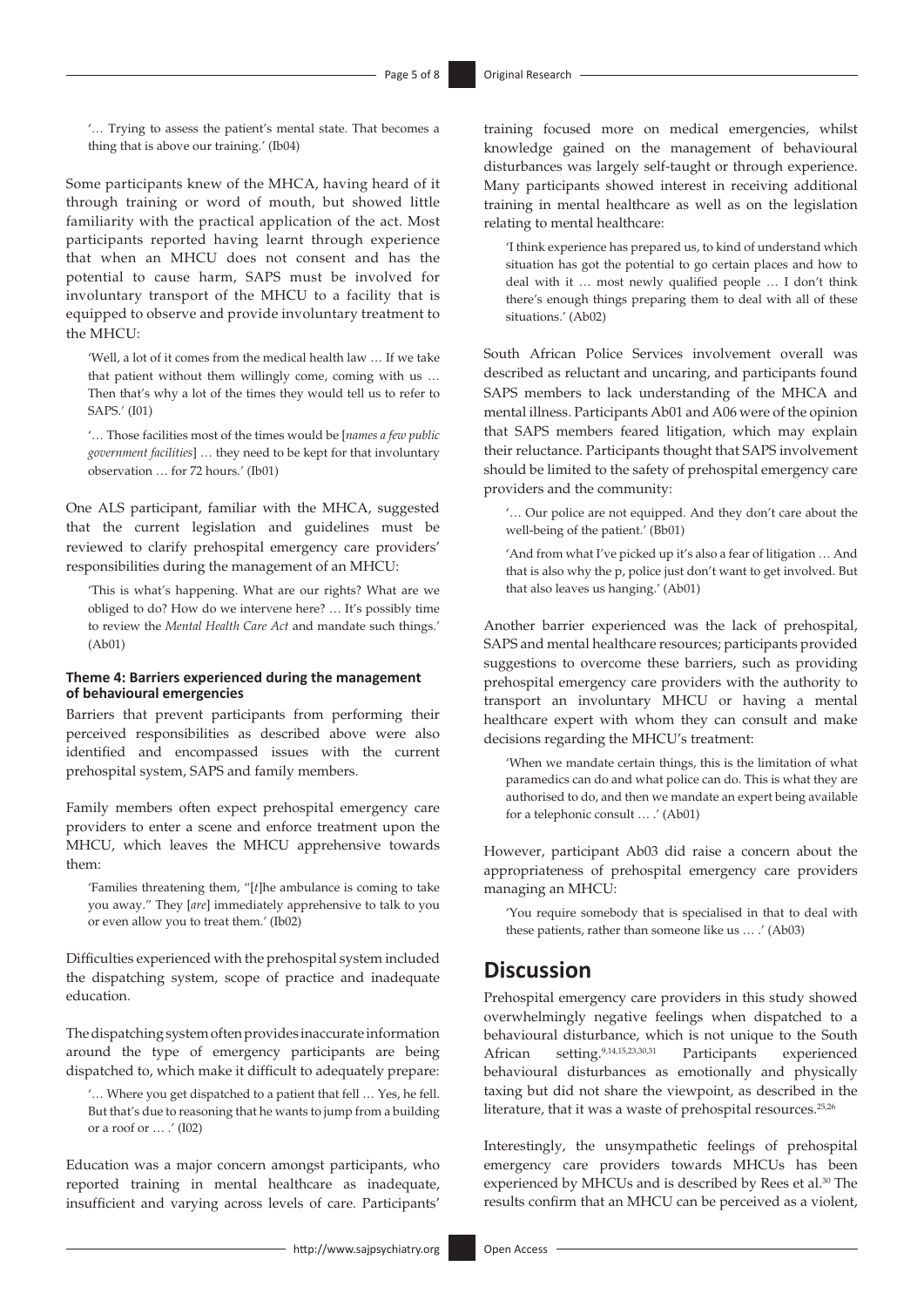overdosing or suicidal individual, who often refuses treatment and transportation[.8](#page-6-7)[,25](#page-7-12),[30](#page-7-17)[,31](#page-7-18) Safety was a major concern amongst the participants, who described the South African prehospital setting as unsafe; however, the participants were willing to act in the best interest of the MHCU and take responsibility for their medical and mental well-being. This finding is contradictory to local and international reports, which suggest that prehospital emergency care providers are unwilling to take steps to convince an MHCU to be transported or view an MHCU as an issue for social services.<sup>[8,](#page-6-7)[25](#page-7-12)[,26](#page-7-13)</sup>

The study showed that prehospital emergency care providers are not only exposed to behavioural emergencies but also to MHCUs presenting with a wide range of behavioural disturbances.<sup>23,[25](#page-7-12),[26](#page-7-13)</sup>

The responsibilities described by the participants during the management of an MHCU – treating injuries, preventing further harm and transporting the MHCU to an appropriate facility – are similar to the findings of other studies.<sup>[30](#page-7-17)[,31,](#page-7-18)[32](#page-7-19)</sup> The BLS participants saw their involvement as minimal in the management of MHCUs, whereas the ILS participants felt that when managing an aggressive MHCU, responsibility for the management of the MHCU falls upon ALS. It appears that at times BLS and ILS prehospital emergency care providers may assess a behavioural disturbance as a behavioural emergency and call for an ALS prehospital emergency care provider to sedate the MHCU, but once the ALS prehospital emergency care provider performs their own assessment no sedation is required. This finding substantiates Shaban's findings that prehospital emergency care providers find it difficult to make accurate management decisions during these situations.[14](#page-7-1)[,15,](#page-7-2)[24](#page-7-11),[33](#page-7-20) One responsibility mentioned by participants, and not reported elsewhere, is reporting scene findings to the receiving facility to ensure that the MHCU receives appropriate care.

The HPCSA and MHCA provide no guidelines on the appropriate provision of involuntary care and treatment during the management of a behavioural emergency[.5](#page-6-4)[,6](#page-6-5)[,7](#page-6-6)[,9](#page-6-8)[,11](#page-6-10) The participants were unsure of what their responsibilities were and how to provide this involuntary care and treatment. They had a good understanding of consent to treatment but reported uncertainty in determining mental capacity. Healthcare providers must obtain informed consent from a compos mentis patient, before any treatment may be provided.[11](#page-6-10)[,34](#page-7-21) However, available mental capacity assessment tools are designed predominantly for in-hospital use.<sup>[9](#page-6-8)</sup> According to the Medical Protection Society, $34$  mental capacity is defined as:

<span id="page-5-2"></span>[*T*]he capacity to make decisions in light of information about the relevant risks, benefits and consequences of the proposed intervention, specifically being able to understand relevant information, appreciate the consequences of the situation and reason about the treatment. (p. 6)

Participants reported inadequate training in determining mental capacity, and it is supported that most participants used

<span id="page-5-3"></span>the GCS to determine mental capacity. This is an inappropriate use of the scale, which was intended to determine the level of consciousness following acute cerebral damage.<sup>35</sup>

<span id="page-5-4"></span>Involving police services in the management of an MHCU has raised concerns such as the misuse of power and the violation of an MHCU's basic human rights.<sup>8[,17](#page-7-4),[36](#page-7-23),37</sup> As found in local and international studies, participants described police members reluctant to assist with the management of an MHCU who has the potential to cause harm.<sup>[8](#page-6-7),25</sup> Participants felt that they were thus obligated to take responsibility for the well-being of MHCUs and often have to convince MHCUs to allow voluntary transport. This obligation prehospital emergency care providers feel that they have has also been described by Rees et al. and Prener et al.<sup>25,[30](#page-7-17),31</sup> The participants believed that the current legislation should change to empower them to act in the best interest of MHCUs, and SAPS should only be responsible for scene safety. Another solution may be to have a mental healthcare expert available to both parties to assist in the decision-making process as to whether an MHCU requires involuntary assistance.

<span id="page-5-5"></span><span id="page-5-0"></span>The study suggests that South African prehospital emergency care providers do not receive adequate training on the MHCA and learn largely through experience. Experience is what mostly guides decision-making processes in prehospital emergency care providers, but those who are inexperienced rely on protocols and guidelines[.14,](#page-7-1)[24](#page-7-11),[33,](#page-7-20)[38](#page-7-25) The lack in guidelines can lead to an inexperienced South African prehospital emergency care provider to make clinical decisions that may violate a MHCU's human rights.<sup>38,[39](#page-7-26)</sup> This study identified a need for additional training and education in mental healthcare. The participants felt well prepared in the management of medical emergencies, but poorly prepared when managing a behavioural disturbance, which has also been reported worldwide.[15](#page-7-2)[,23,](#page-7-10)[25](#page-7-12),[26,](#page-7-13)[30](#page-7-17),[31](#page-7-18)[,32](#page-7-19)

<span id="page-5-6"></span><span id="page-5-1"></span>Family members often struggle to cope with MHCUs and phone for assistance.[36](#page-7-23) Negative feelings experienced by prehospital emergency care providers when dispatched to a behavioural disturbance; the description of a MHCU and behavioural emergencies and the difficulties experienced with police have been described in the international and local literature. The results unique to this study were the viewpoint that behavioural emergencies are not a waste of prehospital resources, but rather that there is no one else to take responsibility for the well-being of an MHCU in the prehospital setting.

# **Strengths and limitations**

This study is the first to explore how prehospital emergency care providers view their responsibilities during the management of a behavioural emergency and sets a baseline for further research on mental healthcare in the prehospital setting.

The study had a small and focussed sample size from a limited geographical area (Pretoria); thus the findings are not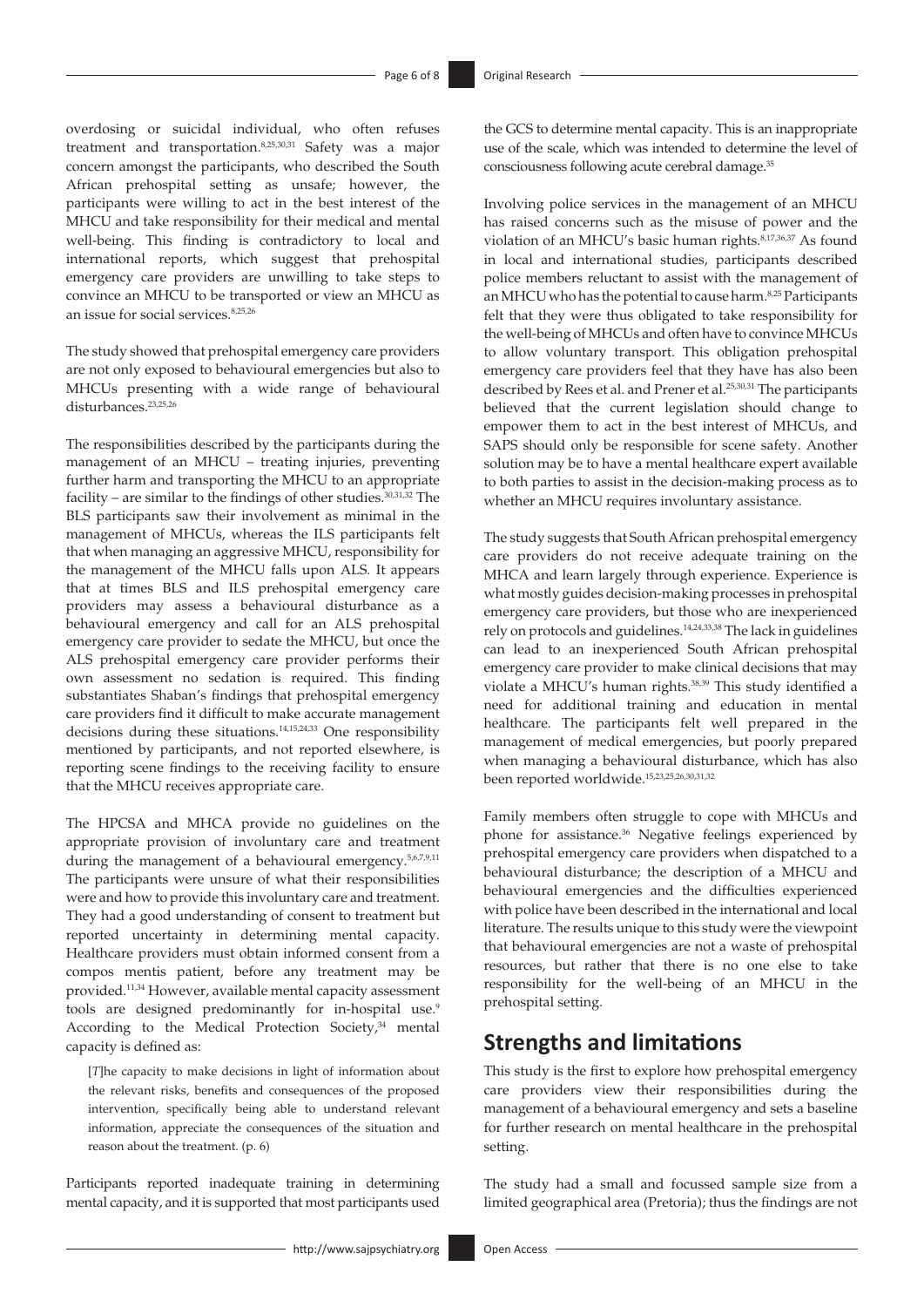<span id="page-6-12"></span>generalisable to the rest of SA. During the transcription of the first focus group discussion, it was noticed that on occasions participants' comments were occasionally interrupted or completed by the principal investigator, especially when participants had difficulty expressing themselves. This might have led to the introduction of researcher bias by leading the answer.[40](#page-7-27) During the second focus group interviews, the principal investigator focused on limiting this type of researcher bias. Non-English-speaking participants may have had difficulty expressing their ideas, and it should have been considered to conduct focus group discussions in the participants' home languages. The principal investigator had a working relationship with most of the participants. The relationship between BLS and ILS participants can be described as superior in the workplace but friendly and relaxed when not treating patients. Between ALS participants, the relationship is neutral as all have the same qualification. The principal investigator ensured a friendly environment and built rapport prior to the commencement of the focus group interviews to ensure that the participants felt comfortable in speaking and presenting their ideas.

# **Recommendations**

Further research on mental healthcare in the prehospital setting is required. Future studies should determine whether this study's results can be generalised to SA. Future studies should investigate the possible legislative changes required to ensure that an MHCU is adequately managed in the prehospital setting and focus on the development of guidelines, adequate education techniques of these guidelines and how these guidelines will impact MHCUs and their interactions with prehospital emergency care providers.

# **Conclusion**

The prehospital emergency care providers in this study placed a high value on their moral and medical responsibilities towards MHCUs. They would have liked to have legislative support to fulfil their responsibilities towards MHCUs and desired better education, skill and understanding in mental healthcare. The BLS and ILS participants were of the opinion that most decisions made around the management of aggressive MHCUs were made by ALS practitioners. The South African legislation, prehospital clinical guidelines and training programmes need revision to clarify the responsibilities prehospital emergency care providers have during the management of MHCUs in the prehospital setting.

# **Acknowledgements**

The authors thank the qualitative research assistant, J. Beukes, and the legal advisor, V. Voorendyk, for their contributions to this research study.

### **Competing interests**

The authors declare that they have no financial or personal relationships that may have inappropriately influenced them in writing this article.

### **Authors' contributions**

All authors contributed to the conceptualisation and design of the study. C.S. collected the data, conducted the coding analysis and developed the initial draft. All authors contributed to the interpretation of results, discussion and review of the manuscript drafts and approved the final manuscript.

## **Funding information**

This research received no specific grant from any funding agency in the public.

### **Data availability statement**

Upon request, the corresponding author can provide all data supporting the findings of this study.

### **Disclaimer**

The views and opinions expressed in this article are those of the authors and do not necessarily reflect the official policy or position of any affiliated agency of the authors.

# **References**

- <span id="page-6-0"></span>[1.](#page-0-0) South African Government. The Constitution of the Republic of South Africa of 1996, South Africa [homepage on the Internet]. [cited 2019 Mar 15]. Available from: [https://www.gov.za/document?search\\_query=constitution&field\\_gcisdoc\\_](https://www.gov.za/document?search_query=constitution&field_gcisdoc_doctype=All&field_gcisdoc_subjects=All&start_date=&end_date=) [doctype=All&field\\_gcisdoc\\_subjects=All&start\\_date=&end\\_date=](https://www.gov.za/document?search_query=constitution&field_gcisdoc_doctype=All&field_gcisdoc_subjects=All&start_date=&end_date=)
- <span id="page-6-1"></span>[2.](#page-0-1) South African Government. National Health Act no 61 of 2003, South Africa [homepage of the Internet]. [cited 2019 Mar 15]. Available from: [https://www.](https://www.gov.za/document?search_query=constitution&field_gcisdoc_doctype=All&field_gcisdoc_subjects=All&start_date=&end_date=) [gov.za/document?search\\_query=constitution&field\\_gcisdoc\\_doctype=All&field\\_](https://www.gov.za/document?search_query=constitution&field_gcisdoc_doctype=All&field_gcisdoc_subjects=All&start_date=&end_date=) [gcisdoc\\_subjects=All&start\\_date=&end\\_date=](https://www.gov.za/document?search_query=constitution&field_gcisdoc_doctype=All&field_gcisdoc_subjects=All&start_date=&end_date=)
- <span id="page-6-2"></span>[3.](#page-0-1) South African Government. Health Professions Act 56 of 1974, South Africa [homepage on the Internet]. [cited 2019 Mar 15]. Available from: [https://www.](https://www.gov.za/document?search_query=constitution&field_gcisdoc_doctype=All&field_gcisdoc_subjects=All&start_date=&end_date=) [gov.za/document?search\\_query=constitution&field\\_gcisdoc\\_doctype=All&field\\_](https://www.gov.za/document?search_query=constitution&field_gcisdoc_doctype=All&field_gcisdoc_subjects=All&start_date=&end_date=) [gcisdoc\\_subjects=All&start\\_date=&end\\_date=](https://www.gov.za/document?search_query=constitution&field_gcisdoc_doctype=All&field_gcisdoc_subjects=All&start_date=&end_date=)
- <span id="page-6-3"></span>[4.](#page-0-1) South African Government. Health Professions Act 56 of 1974. Regulations defining the scope of the profession of emergency care, 2002, South Africa [homepage on the internet]. [cited 2019 Mar 15]. Available from: [https://www.](https://www.gov.za/document?search_query=constitution&field_gcisdoc_doctype=All&field_gcisdoc_subjects=All&start_date=&end_date=) [gov.za/document?search\\_query=constitution&field\\_gcisdoc\\_doctype=All&field\\_](https://www.gov.za/document?search_query=constitution&field_gcisdoc_doctype=All&field_gcisdoc_subjects=All&start_date=&end_date=) [gcisdoc\\_subjects=All&start\\_date=&end\\_date=](https://www.gov.za/document?search_query=constitution&field_gcisdoc_doctype=All&field_gcisdoc_subjects=All&start_date=&end_date=)
- <span id="page-6-4"></span>[5.](#page-0-1) Health Profession Council of South Africa. Advanced life support practitioner protocol [homepage on the Internet]. 2006 [cited 2019 Apr 10]. Available from: <https://www.hpcsa.co.za/Legislation/Rules>
- <span id="page-6-5"></span>[6.](#page-0-1) Health Profession Council of South Africa. Clinical practice guidelines [homepage on the Internet]. 2018 [cited 2019 Apr 10]. Available from: [https://www.hpcsa.](https://www.hpcsa.co.za/Legislation/Rules) [co.za/Legislation/Rules](https://www.hpcsa.co.za/Legislation/Rules)
- <span id="page-6-6"></span>[7.](#page-0-1) Health Professions Council of South Africa. Capabilities of emergency care providers: June 2016 [homepage on the Internet]. [cited 2019 Apr 10]. Available from: [https://www.hpcsa.co.za/Uploads/EMB/List%20of%20Capabilities%20](https://www.hpcsa.co.za/Uploads/EMB/List%20of%20Capabilities%20and%20Medications%20%20-%20July%202018.pdf) [and%20Medications%20%20-%20July%202018.pdf](https://www.hpcsa.co.za/Uploads/EMB/List%20of%20Capabilities%20and%20Medications%20%20-%20July%202018.pdf)
- <span id="page-6-7"></span>[8.](#page-0-2) Van Huyssteen N. A legal analysis of the emergency medical services in South Africa [unpublished dissertation]. Pretoria: University of Pretoria; 2016.
- <span id="page-6-8"></span>[9.](#page-0-2) Evans K. Prehospital care providers' decision to transport the patient with a suicide attempt refusing care in the Cape Town Metropole, Western Cape: A based on the Mental Healthcare Act of 2002. S Afr J Psychol. 2015;24(1):a1156. <https://doi.org/10.4102/sajpsychiatry.v24i0.1156>
- <span id="page-6-9"></span>[10.](#page-1-0) Kramer E. 'No one may be refused emergency medical treatment' – Ethical dilemmas in South African emergency medicine. S Afr J Bioeth Law [serial online]. 2008 [cited 2019 May 3];1(2):53–56. Available from: [https://journals.co.za/](https://journals.co.za/docserver/fulltext/m_sajbl/1/2/m_sajbl_v1_n2_a6.pdf?expires=1561715415&id=id&accname=guest&checksum=133FA1E3674415EEA9531C13B8B3973B) [docserver/fulltext/m\\_sajbl/1/2/m\\_sajbl\\_v1\\_n2\\_a6.pdf?expires=1561715415&id](https://journals.co.za/docserver/fulltext/m_sajbl/1/2/m_sajbl_v1_n2_a6.pdf?expires=1561715415&id=id&accname=guest&checksum=133FA1E3674415EEA9531C13B8B3973B) [=id&accname=guest&checksum=133FA1E3674415EEA9531C13B8B3973B](https://journals.co.za/docserver/fulltext/m_sajbl/1/2/m_sajbl_v1_n2_a6.pdf?expires=1561715415&id=id&accname=guest&checksum=133FA1E3674415EEA9531C13B8B3973B)
- <span id="page-6-10"></span>[11.](#page-1-1) Mental Health Care Act 17 of 2002, South Africa [homepage on the internet]. [cited 2019 Mar 20]. Available from: [https://www.gov.za/document?search\\_](https://www.gov.za/document?search_query=constitution&field_gcisdoc_doctype=All&field_gcisdoc_subjects=All&start_date=&end_date=) [query=constitution&field\\_gcisdoc\\_doctype=All&field\\_gcisdoc\\_](https://www.gov.za/document?search_query=constitution&field_gcisdoc_doctype=All&field_gcisdoc_subjects=All&start_date=&end_date=) [subjects=All&start\\_date=&end\\_date=](https://www.gov.za/document?search_query=constitution&field_gcisdoc_doctype=All&field_gcisdoc_subjects=All&start_date=&end_date=)
- <span id="page-6-11"></span>[12.](#page-1-2) World Health Organization. Integrating mental health into primary care: A global perspective [homepage on the Internet]. c2008 [cited 2020 Aug 31]. Available from: [https://www.who.int/mental\\_health/policy/Integratingmhintoprimarycare](https://www.who.int/mental_health/policy/Integratingmhintoprimarycare2008_lastversion.pdf?ua=1) [2008\\_lastversion.pdf?ua=1](https://www.who.int/mental_health/policy/Integratingmhintoprimarycare2008_lastversion.pdf?ua=1)